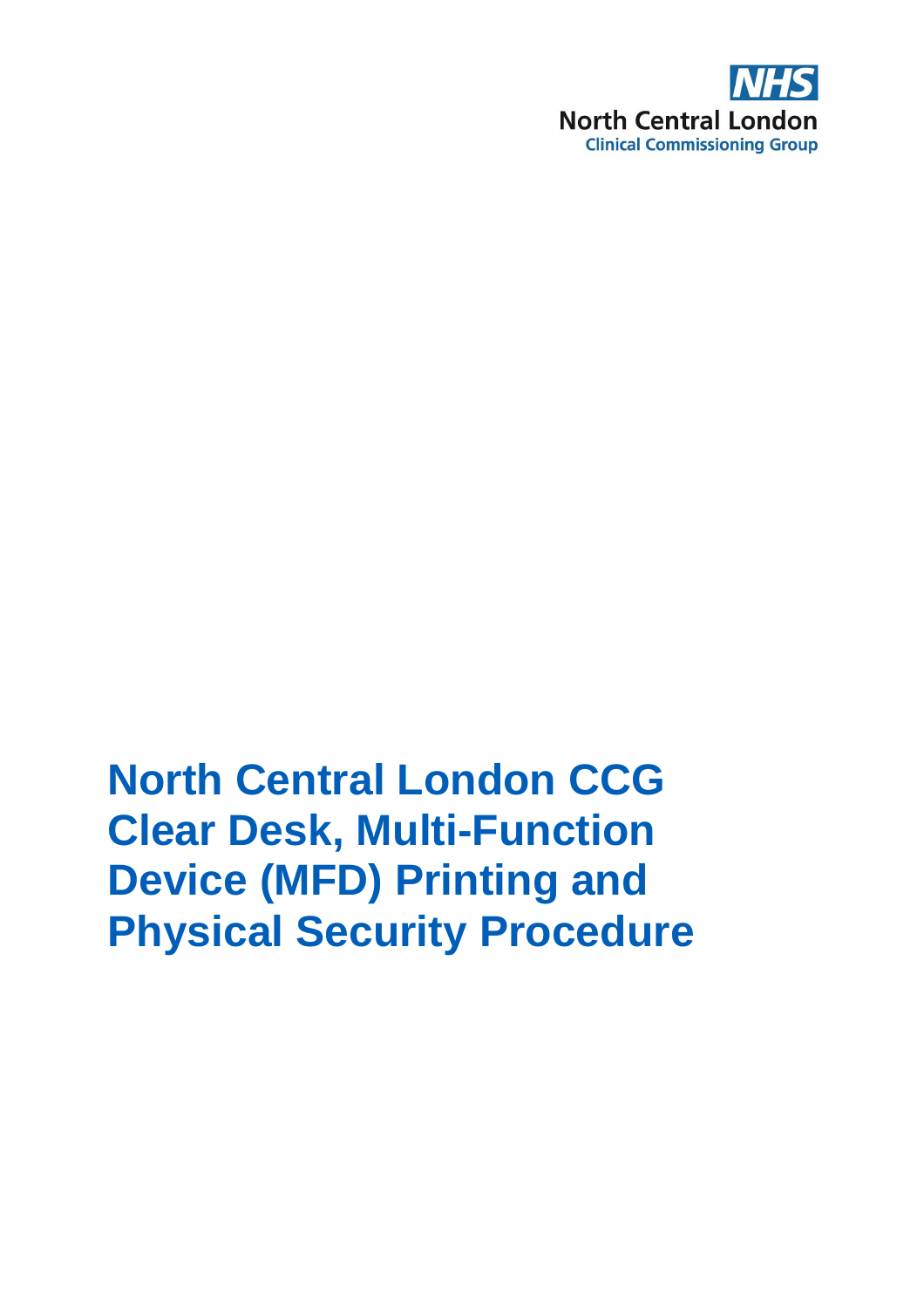#### **Document revision history**

| <b>Date</b> | <b>Version</b> | <b>Comment</b>                      | Author                                |
|-------------|----------------|-------------------------------------|---------------------------------------|
| April 2020  |                | New Policy                          | <b>Information Governance</b><br>Team |
| June 2020   |                | Approved by NCL CCG Audit Committee | <b>Information Governance</b><br>Team |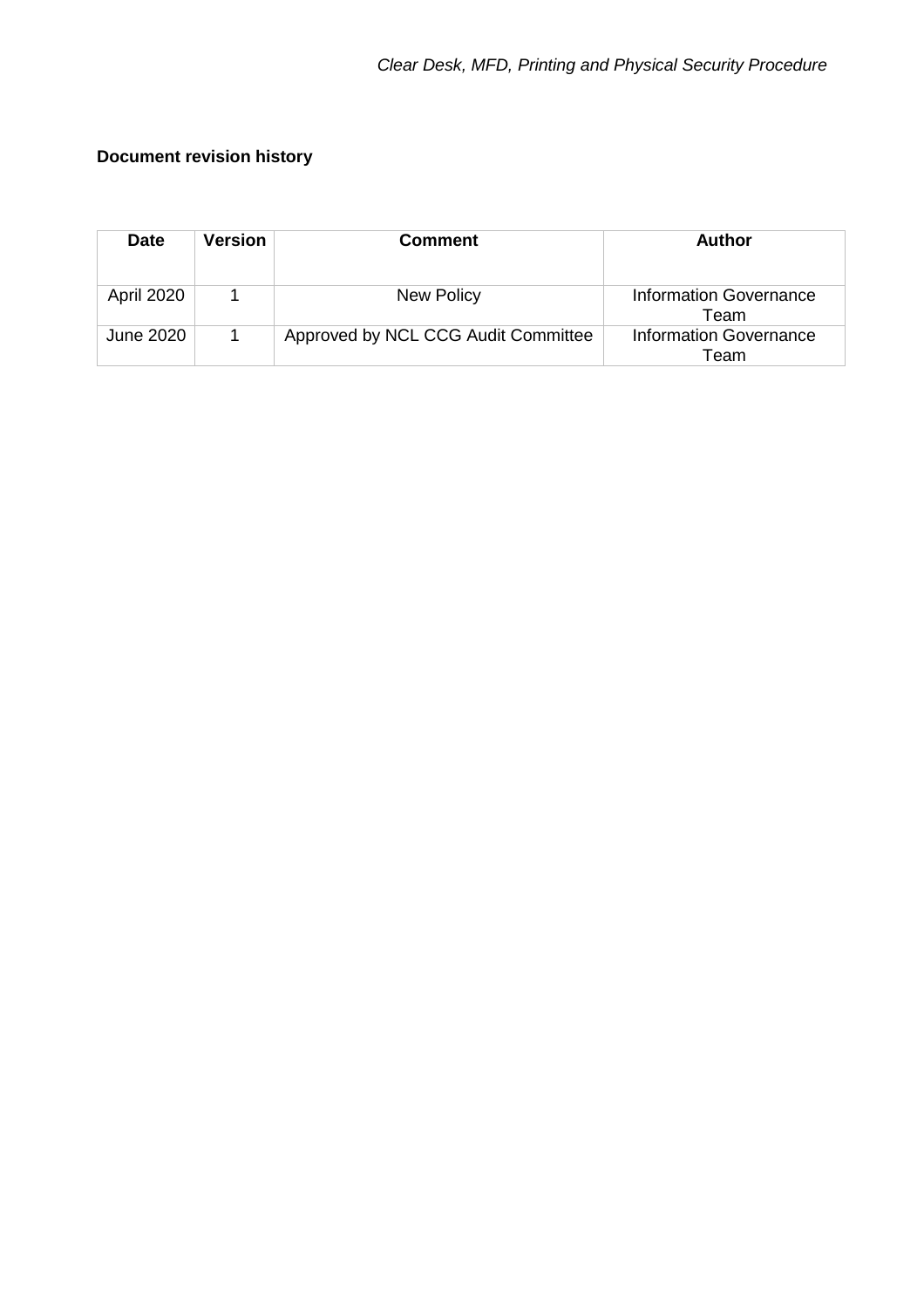### **Table of Contents**

<span id="page-2-0"></span>

| 2.                        |  |
|---------------------------|--|
| 3.                        |  |
| $\overline{\mathbf{4}}$ . |  |
| 5.                        |  |
| 6.                        |  |
| $\overline{7}$ .          |  |
| 8.                        |  |
| 9.                        |  |
| 10.                       |  |
|                           |  |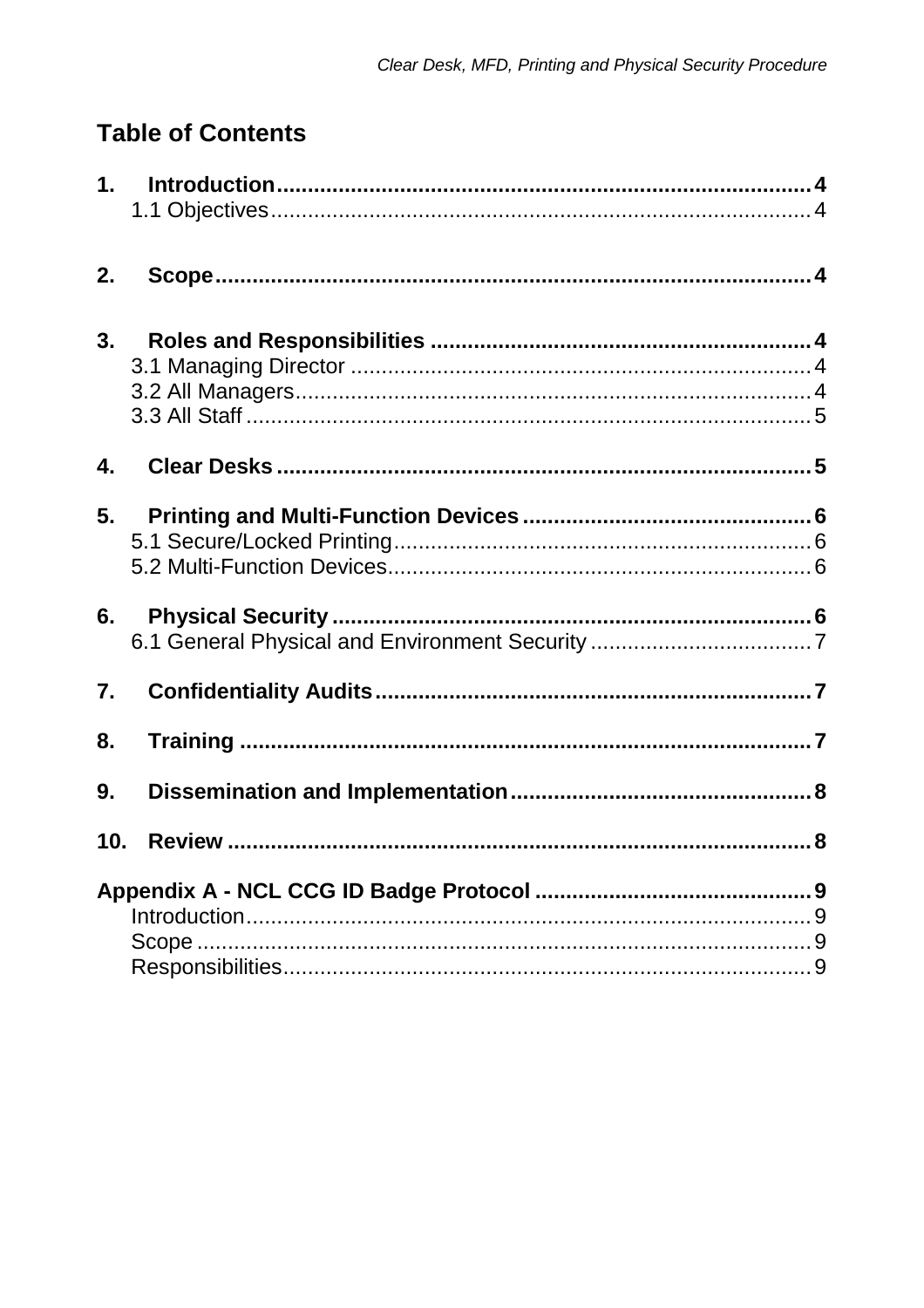# **1.Introduction**

This procedure relates to NHS North Central London Clinical Commissioning Group, hereafter referenced as NCL CCG.

This procedure reduces the risk of data loss by ensuring no confidential information is left unattended throughout NCL CCG sites. This protects the confidentiality and of information by ensuring it is not accessible to unauthorised persons outside normal working hours or when the custodian of the information is not there.

This procedure should also be read in conjunction with any other related documents that are or may become available across NCL CCG.

#### <span id="page-3-0"></span>**1.1 Objectives**

The objectives of this procedure are to create, maintain and ensure;-

- The safety of all who work within NCL CCG.
- The confidentiality and security of patient and staff information.
- The protection of property and assets against fraud, unauthorised access, loss, theft and wilful or accidental damage.

NCL CCG aims to manage risks systematically and consistently. Everyone has a part to play in ensuring the highest possible standards of security are met throughout the organisation.

### <span id="page-3-1"></span>**2.Scope**

This procedure is intended to reflect the structure of NCL CCG. The details on the roles, responsibilities and arrangements implemented in order to meet the obligations that apply to NCL CCG are set out within this procedure. This procedure applies to all staff, teams and activities managed by NCL CCG including interim, consultancy and agency staff based at all CCG localities.

This procedure aims to effectively manage safety of staff and information through proactive security measures, effective management systems and appropriate policies and procedures within NCL CCG.

### <span id="page-3-2"></span>**3.Roles and Responsibilities**

#### <span id="page-3-3"></span>**3.1 Accountable Officer**

The Accountable Officer has overall responsibility for ensuring a safe working environment across NCL CCG and ensuring that this procedure is implemented and adhered to by all CCG staff.

#### <span id="page-3-4"></span>**3.2 All Managers**

All NCL CCG managers are responsible for:

- Familiarising themselves with this Procedure and raising awareness and understanding of Clear Desks, Multi-Function Devices, Printing and Physical Security within their work area.
- Reviewing their areas of work to identify any related risks, agree appropriate actions and escalate risks as necessary. `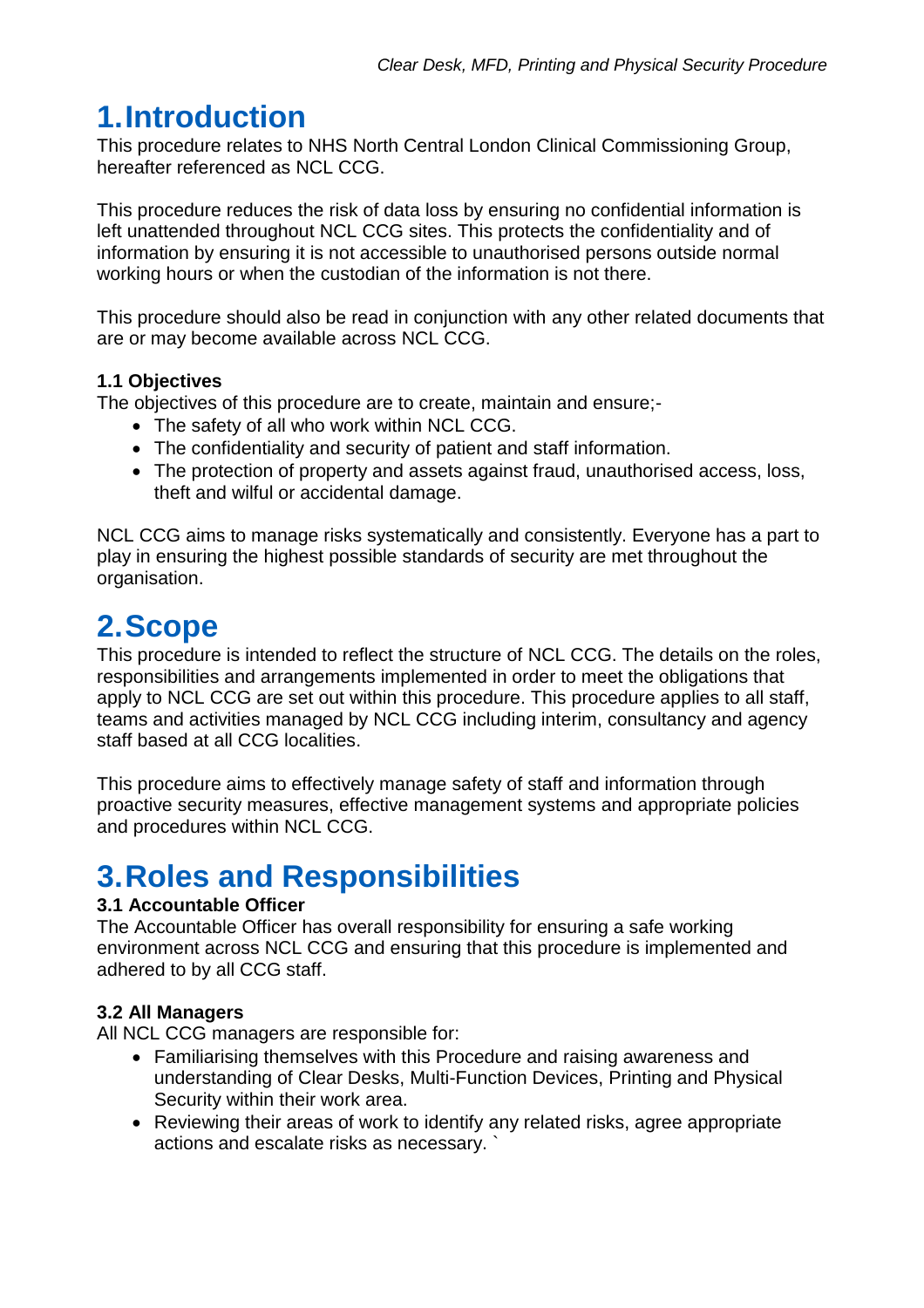- Fostering a supportive work environment to facilitate the reporting of security or data protection breaches in relation to this Procedure.
- Developing and implementing any local guidance or procedures necessary to the effective implementation of this Procedure.
- Ensuring staff have access to opportunities for training and development to further support this Procedure.
- Ensuring they and their staff wear their ID badge at all times whilst on the premises/in the building – see Appendix A.
- Ensuring that physical security and maintenance of clear desks are regular items of discussion at directorate and team meetings.
- Ensuring that agreed starters and leavers processes are adhered to when staff leave the organisation, e.g. Returning of assets, ID Cards and Smartcards.

#### <span id="page-4-0"></span>**3.3 All Staff**

All NCL CCG staff should;-

- Attend statutory and mandatory training,
- Co-operate with arrangements for minimising security and data protection risks,
- Work to organisational guidance, procedures and policies,
- Take reasonable care for their own safety and security and that of others,
- Take care of NCL CCG buildings, equipment and other assets,
- Clear and lock away as appropriate all confidential and commercially sensitive data and information,
- Report risks, incidents and near misses,
- Not remove, interfere with or misuse, intentionally or recklessly, anything provided for security purposes,
- Return all assets and access cards to the organisation upon termination of their employment,
- Feel confident to challenge anyone unknown or not displaying an ID badge within restricted areas in the workplace.
- Be conscious of people acting suspiciously, and report any instances of this to a senior member of staff,
- Ensure that doors are closed securely behind them to prevent unauthorised access and tailgating.
- Not lend their ID badge or access card to any other person,
- Report the loss of and ID card or smartcard to their line manager immediately.

### <span id="page-4-1"></span>**4.Clear Desks**

As part of maintaining a secure and compliant workplace, staff should;-

- Ensure that all confidential and commercially sensitive data and information including paper based records are locked away as appropriate. It will be the responsibility of each member of staff to retain the key securely and for their use only.
- Confidential documents must not be left on desk or table tops overnight. All confidential documents must be locked away. NHS offices are routinely targeted by thieves.
- Ensure that where possible, electronic documents are used as an alternative to printing out paper copies.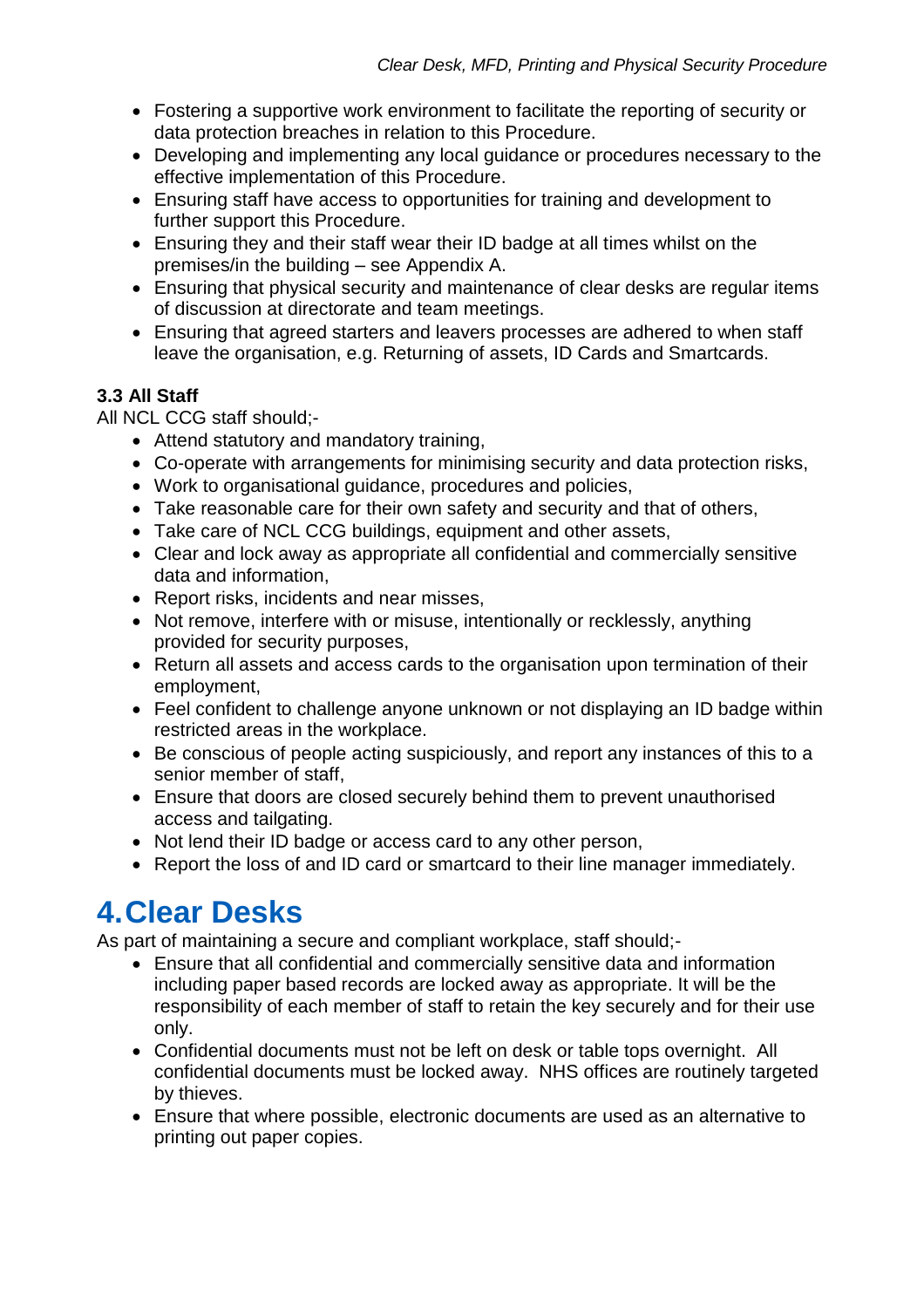- Dispose of documentation containing patient identifiable data in a secure manner, using either a confidential waste bin or an approved shredder.
- Not leave smartcards in readers when away from desks to prevent theft, loss or misuse.

# <span id="page-5-0"></span>**5.Printing and Multi-Function Devices**

#### <span id="page-5-1"></span>**5.1 Secure/Locked Printing**

Locked print can help prevent confidential information that has been printed in error being available to staff that do not need access to it. It also allows for the deletion of print file before printing if required and this should always be used where available. The following are guidelines for ensuring secure printing.

All NCL CCG staff should:

- Review and test all printers installed on their computer to ensure print jobs are sent only to printers NCL CCG use. Mistakenly printing to printers in another building after moving office is a common cause of breaches.
- Ensure that if a document fails to print, it should not just be re-printed. Staff should check whether there is paper in the printer first to prevent two copies being printed.
- Regularly check the default printer on PC's and Laptops.
- Ensure that if a document has been sent to a printer in error, take action to have that document collected and shredded.
- Where the Locked Print facility is not available and staff members need to print confidential documents, NCL CCG must ensure the printer is kept in a controlled environment which only provides access to authorised users.

#### <span id="page-5-2"></span>**5.2 Multi-Function Devices**

A Multi-Function Device (MFD) is a device that performs a variety of functions that would otherwise be carried out by separate devices. As a rule, an MFD includes at least two of the following: printer, scanner or copier.

When using an MFD NCL CCG staff should;-

- Ensure that after copying or scanning documents, documents are removed from the scanner or copied section.
- Scan or copy documents direct to their NHS Mail account rather than to paper.
- Double check email addresses before scanning or copying direct to them.

# <span id="page-5-3"></span>**6.Physical Security**

Physical security involves more than just technical controls. It also involves security awareness, business processes, operating procedures, and organisational policies. These various aspects of physical security must harmonise with one another and support the organisation's mission and vision. A Physical Security Risk Assessment helps improve an organisation's physical security program so that these goals can be met. It is vital for the organisations to take a proactive approach to physical security governance because doing so will help NCL CCG protect their most valuable assets. It is the responsibility of all staff working in NHS premises to keep their work area and buildings secure.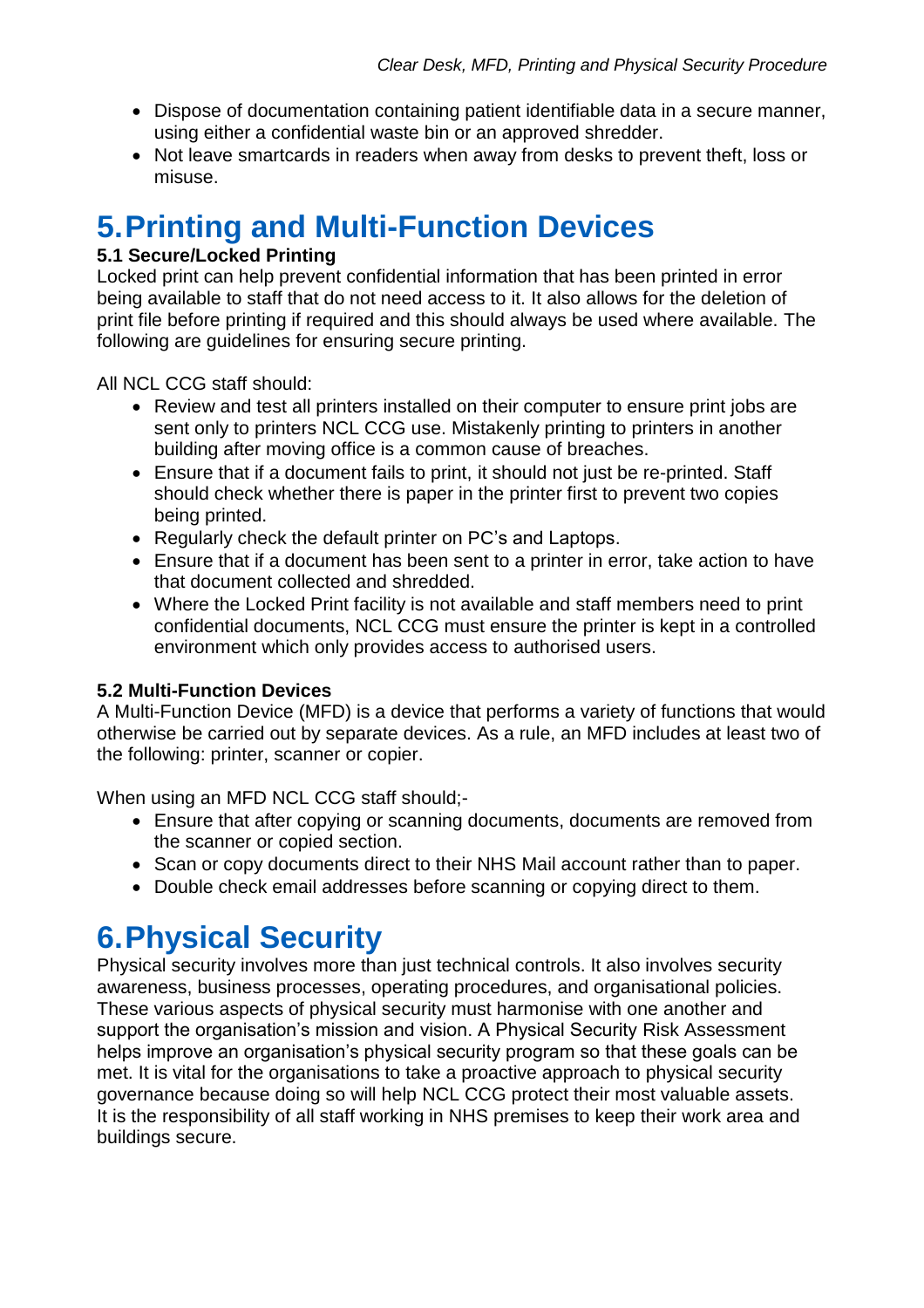#### <span id="page-6-0"></span>**6.1 General Physical and Environment Security**

The following controls will apply across NCL CCG premises:

- The premises will be controlled and protected with security barriers and access controls to limit access on a strict need-to-access basis only.
- CCTV cameras will be installed and operated for the safety of staff and visitors, and for the prevention and detection of crime.
- ID Badges and access cards will be issued for each member of staff.
- All storage cabinets and cupboards must be locked to prevent unauthorised access or tampering at the end of each day or when offices or departmental areas are vacated.
- Intruder alarms will be operated and maintained as appropriate.
- Fire detection systems are in place and tested regularly.
- Staff should not prop open fire doors or disable access-controlled doors.
- At the end of the day windows should be secured, particularly those located on the ground floor, as these can provide an easy access to unauthorised individuals.

#### **6.2 Visitors and Third Party Access**

The following controls should be followed on NCL CCG premises;-

- Third party access to any NCL CCG premises, assets and services will be based on an approved contract between the organisation and the third party.
- All third party and visitor access to NCL CCG premises will be logged, including the name of the individual, time of arrival/departure and reason for visit.
- Where necessary, the audit trail for third party and visitor access will be maintained for 12 months after the visit.
- Off-site facilities and storage services provided by third parties must comply with the above requirements in full.

# <span id="page-6-1"></span>**7.Confidentiality Audits**

A Confidentiality Audit reviews organisational practice and security and focusses on the day-to-day procedures, controls and behaviours throughout the organisation. This audit is nationally mandated and NCL CCG must provide the audit report, based on the findings of the audit to NHS Digital as part of overall annual information governance compliance standards assurance. This is done through upload to the Data Security and Protection Toolkit.

As part of the audit, staff may be asked some general questions about day-to-day practice for handling patient, organisational or staff data. Staff engagement with this audit and honest responses helps the organisation formulate staff communications and procedures around important processes and areas of knowledge.

### <span id="page-6-2"></span>**8.Training**

Training will be delivered to all staff (including Senior Management) in line with NCL CCG Statutory and Mandatory training. Mandatory training will be given to all new starters at induction. This will include Health & Safety Training and Information Governance. Further essential training will be identified by managers during appraisals.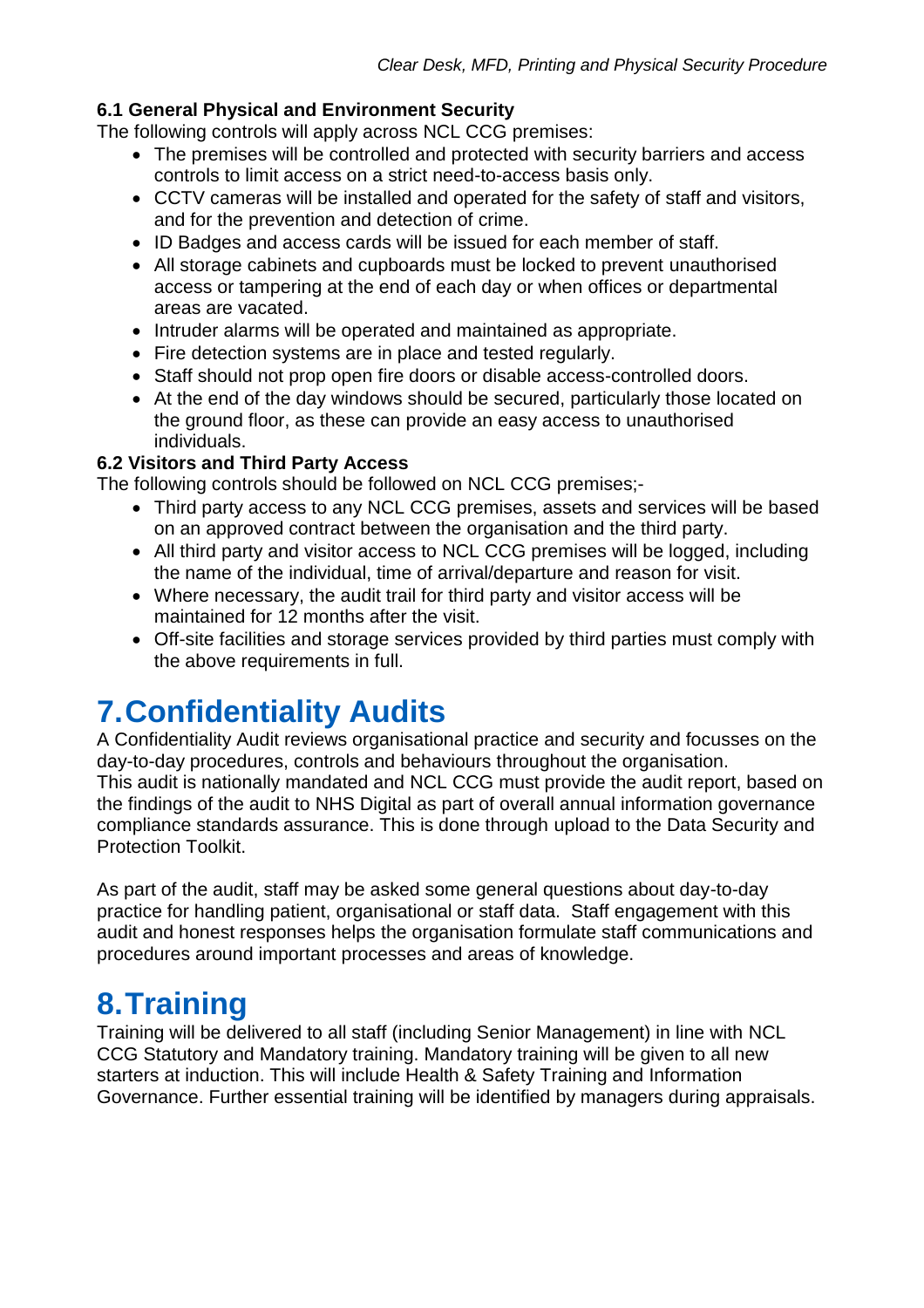### <span id="page-7-0"></span>**9.Dissemination and Implementation**

This procedure will be disseminated throughout NCL CCG via the Communications team, relevant managers, team meetings and staff briefings. It is also available on the intranet.

All staff responsible for upholding this procedure will be outlined in the Job Descriptions of relevant members of staff.

### <span id="page-7-1"></span>**10. Review**

This procedure will be reviewed in one year, or earlier if there are changes to National Guidance or significant changes to the management of risk across the organisation.